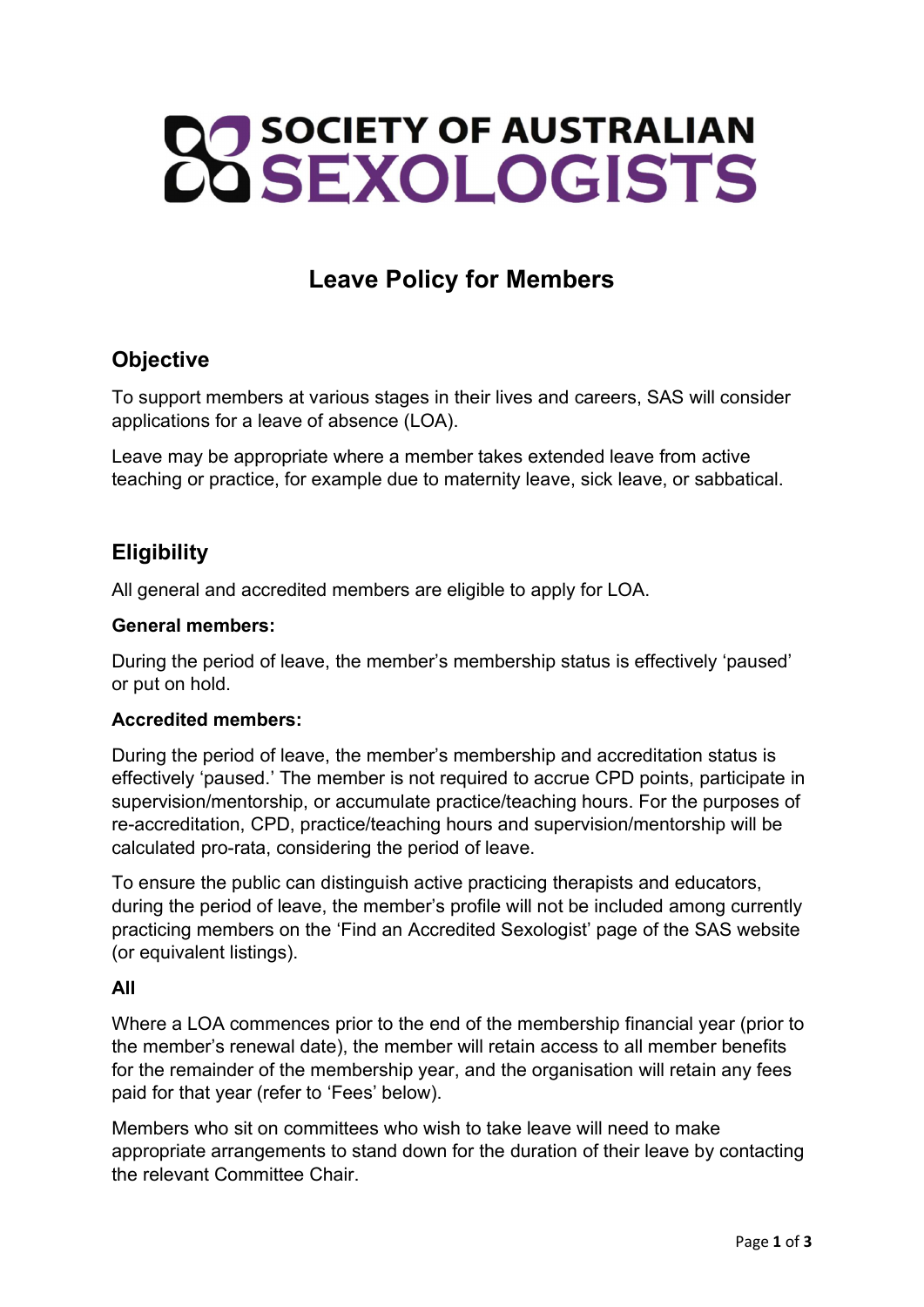# Length of Leave

SAS will consider applications for leave of up to one year (12 months) in the first instance.

Members seeking a LOA should complete the LOA application form and submit their completed form to the Accreditation Officer for consideration.

If approved, the Accreditation Officer will advise the member and 'pause' their membership and/or accreditation status.

# Ending a period of Leave

Prior to the end of an approved LOA, the member should contact the Accreditation Officer to have their membership and/or accreditation status restored or seek an extension.

### General member:

Once the member's status has been restored, the member will regain the full benefits of membership.

### Accredited member:

Once a member's accreditation status has been restored, the member will be expected to resume CPD, supervision/mentorship, and practice/teaching hours.

Where the member does not seek to have their accreditation status restored, or where an extension of leave is not granted, the member's accreditation status will be deemed to have lapsed. They will be reverted to General Member and will accrue costs and benefits in line with this membership level.

# Leave extensions

### General member:

Where the member is not able to resume their membership obligations at the end of the period of leave, they may apply to the Accreditation Officer for an extension of up to one additional year (two years in total).

After this time their membership status will be deemed to have lapsed and the member will need to apply for formal reinstatement of their membership status.

### Accredited member:

Where the member is not able to resume their accreditation obligations at the end of the period of leave, they may apply to the Accreditation Officer for an extension of up to one additional year (two years in total).